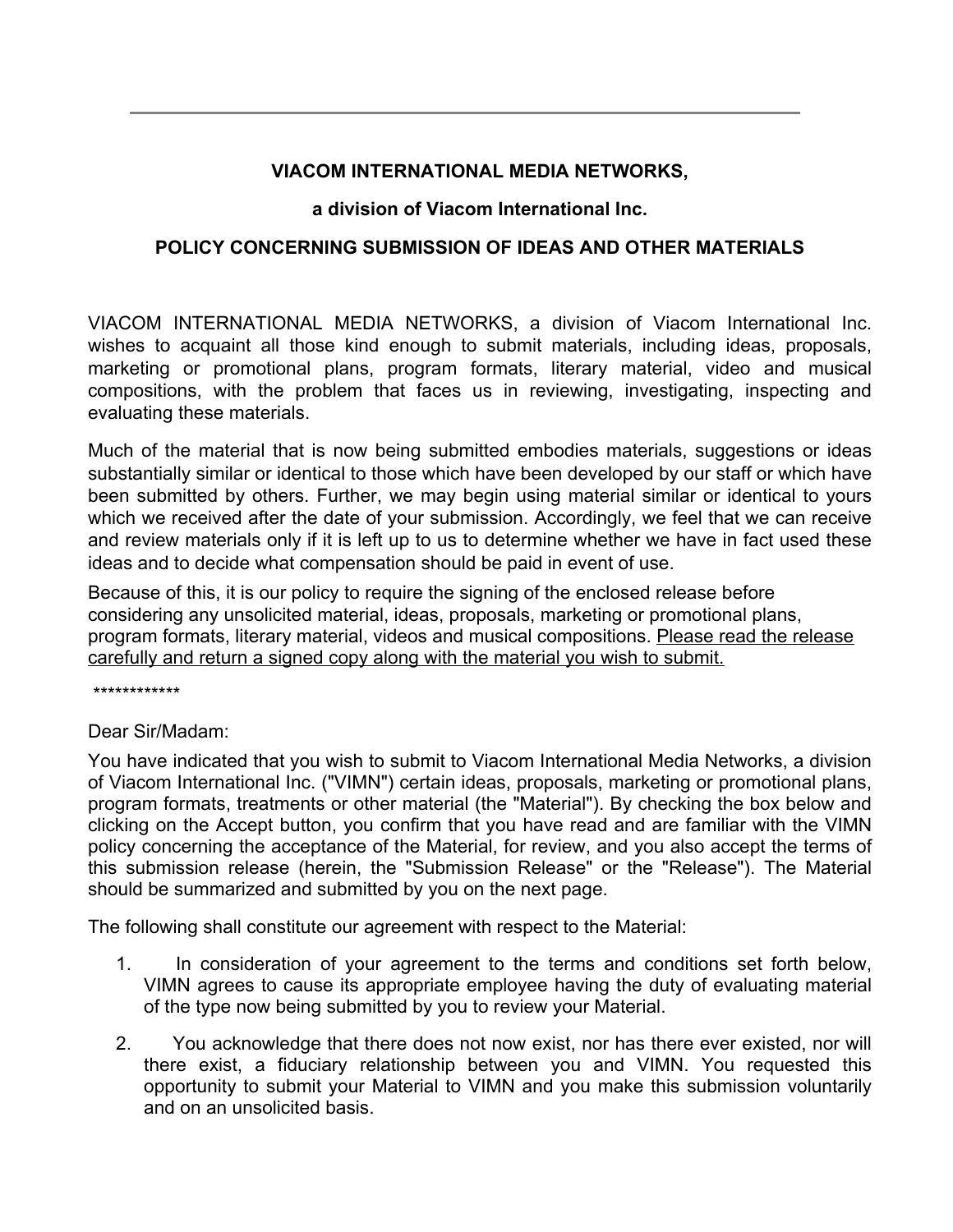You and VIMN have not yet reached an agreement concerning the use of the Material and you realize that no obligation of any kind is assumed by, or may be implied against, VIMN unless and until a formal written contract has been entered into between you and VIMN (if ever), and then the obligation shall be only as is expressed in the formal written contract.

3. You declare that all of the important features of your Material, and the particular items being submitted by you (e.g., script, outline, drawings, photographs, taped materials, etc.) are summarized on the next page, and you have disclosed no other features to VIMN.

You acknowledge that this Release covers and governs any and all of the Material, whether first submitted to VIMN contemporaneously with, or prior to, or following, the execution of this Release, and applies also to any submission of the Material made to VIMN by another source, directly or indirectly, by or through you.

You warrant that you are the sole and exclusive creator, author and owner of the Material, and that no one else has any right to the Material. You further warrant that no rights in the Material have previously been granted to anyone nor has the Material otherwise been exploited in any way. You believe your Material and its features to be unique and novel.

However, you cannot and will not assume or infer from the fact that VIMN will accept your offer to submit your Material to VIMN, that VIMN regards your Material, or any part thereof, as novel, valuable or usable. You recognize that other persons including VIMN employees may have submitted to VIMN or to others or made public, or may hereafter originate and submit or make public, similar or identical material which VIMN shall have the right to use, and you understand that you will not be entitled to any compensation because of VIMN's use of such other similar or identical material. Subject to the foregoing provisions, VIMN will not make any use of any legally protectable portion of your Material unless you and VIMN have agreed in a writing signed by both parties concerning your compensation for such use, which compensation shall in no event be greater than the compensation normally paid by VIMN for similar Material from comparable sources.

4. Any controversy arising out of or in connection with this Release, including without limitation any claim that VIMN has used any legally protectable portion of your Material in violation of the terms hereof, shall be governed by the laws of the United States and the State of New York, without regard to conflict of laws principles, and the parties consent to the jurisdiction of the courts located in New York for the resolution of such matters. In the event of such controversy you agree that you shall assert such claims not later than six (6) months after the date on which you first learned (or reasonably should have been aware) of VIMN's use or intended use of any portion of the Material. You further agree that your rights and remedies, if any, shall be limited to an action to recover money damages in an action at law, and without limitation of the foregoing, you expressly agree that you shall not seek to enjoin or restrain the production, exhibition, distribution, licensing, advertising, and/or promotion of any of VIMN's programming, promotional or marketing plans, and/or any of the subsidiary rights in connection therewith.